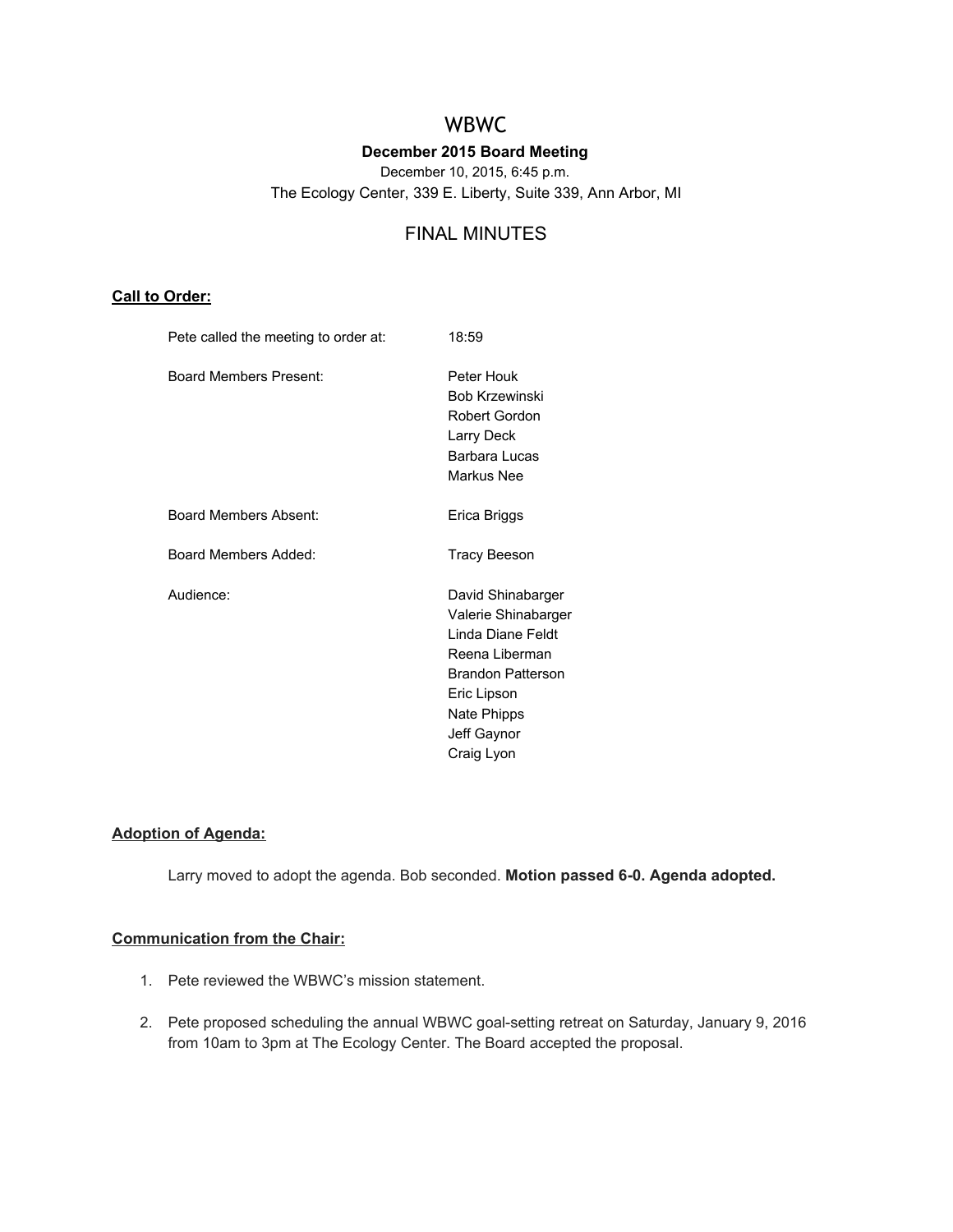## **Secretary's Report:**

- 1. October Minutes Robert moved to approve the October 2015 Board meeting minutes, with one spelling correction. Larry seconded. **Motion passed 60, October 2015 Minutes approved.**
- 2. November Minutes Larry moved to approve the November 2015 Executive Board minutes and Annual Membership Meeting minutes. Robert seconded. **Motion passed 60, November 2015 Minutes approved.**
- 3. Calendar Bob reviewed the upcoming events on the WBWC calendar. Winter newsletter articles are due January 1, 2016. WBWC web domain needs to be renewed March 2016.

## **Nominating Committee:**

- 1. New Board member Pete nominated Tracy Beeson to the Board. Robert moved to nominate, Markus seconded. **Motion passed 60, Tracy Beeson appointed to the WBWC Board.**
- 2. Selection of 2016 officers Pete proposed the following officer positions for 2016.
	- **a. Larry Deck vice chair**
	- **b. Robert Gordon treasurer**
	- **c. Markus Nee secretary**
	- **d. Peter Houk Board chair**

Bob moved to approve the slate of officers. Tracy seconded. **Motion passed unanimously.**

#### **New Topics:**

- **1. Formation of a Transportation Commission in Ann Arbor**
	- a. Linda Diane Feldt gave a presentation on the proposed formation of a City of Ann Arbor commission to cover bicycling and walking issues. Linda Diane reported that Eli Cooper recommended that such a commission should cover all transportation for funding purposes. To make sure there is a clear focus on non-motorized transportation, Linda Diane recommends writing the Charter to include a holistic focus to act on reports, studies, plans, and task force findings related to pedestrian and bicycling safety. Linda Diane will forward the working draft to the WBWC. Larry added that East Lansing has a transportation commission that has been successful, and it would be good to meet with them. Peter suggested that WBWC's involvement in creating this commission could be a 2016 goal for the WBWC Government Relations Committee.

#### 2. **Snow removal ordinance**

a. Interest was shown in a "snow tour" in Ann Arbor to point out problems after the next heavy snow. Bob will look into resurrecting the WBWC "snow page" which contained sidewalk snow removal ordinances from across the County. Further discussion tabled to the next meeting when Erica is in attendance.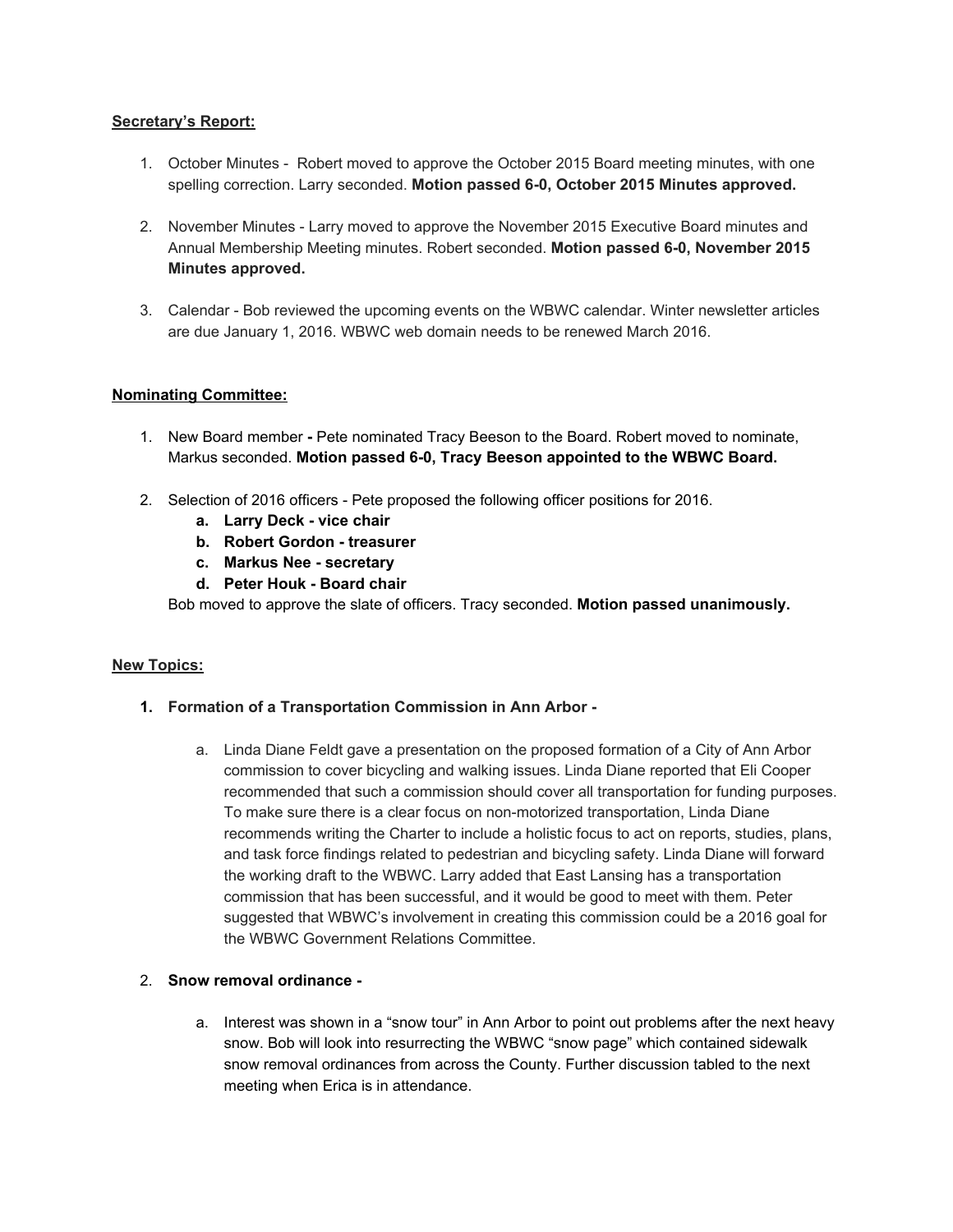#### **3. Recent cyclist fatalities**

a. City response - Discussion on seeing how the City is going to respond, and how this will work into the recently adopted Vision Zero. WBWC would like to see some sort of analysis and direct response come out of these recent incidents.

Nate Phipps asked if there is an incident map available. Bob said that there is one from SEMCOG, and will send the link to the WBWC Google Group. Nate suggested the WBWC host a web widget that would show the SEMCOG incident map for Washtenaw County, as well as a moderated self-reporting feature for near-miss incidents (to proactively look for trouble spots before incidents happen).

Bob asked if there will be any changes in police enforcement of bicycle lights and reflectors. Linda Diane said that the City Council would need to specifically direct the police to make this a priority.

b. Night-time visibility effort - Discussion on efforts by Get Downtown and City Council to provide lights to bicycle commuters. This was considered a good first step, but not the only solution. There has to be further action.

David Shinabarger suggested having a formal response from WBWC whenever there is an incident, to counter sensational news stories. It could be a blog entry that describes the incident, person involved, and non-biased facts. Dave shared his experience working at MLive to describe how these stories affect the process of: Awareness > Engagement > Conversion > Advocacy. There is a need to provide direct next steps to educate the public on what they can do to avoid this and to not be discouraged from participating in alternative transportation.

Nate Phipps suggested that direct next steps could be a safe riding class for the public. Barbara offered to tape a 15 minute CTN television show on this. Bob suggested evening group rides. Nate also suggested a bike buddies program to pair an experienced cyclist with a new cyclist to show them how to ride safely. There is also a LAB program for certified bike safety instructors. Pete invited Nate to the WBWC January retreat meeting to work on these suggestions, as well as increase collaboration with Common Cycle, particularly at events such as the Mayor's Green Fair, Leslie Science Center Earth Day, Bike to Work Week, International Parking Spot Day.

Discussion also included ways to make cyclists more visible (active lighting on bikes, more than just reflectors, and better street lighting) and outreach for students via U of M.

## **Treasurer's Report:**

1. Robert reported that there is \$8328.75 in the Bank of Ann Arbor account and \$886.01 in the Paypal account, for a total of \$9214.76. Larry moved to accept the Treasurer's Report. Bob seconded. **Motion passed unanimously. Treasurer's Report accepted.**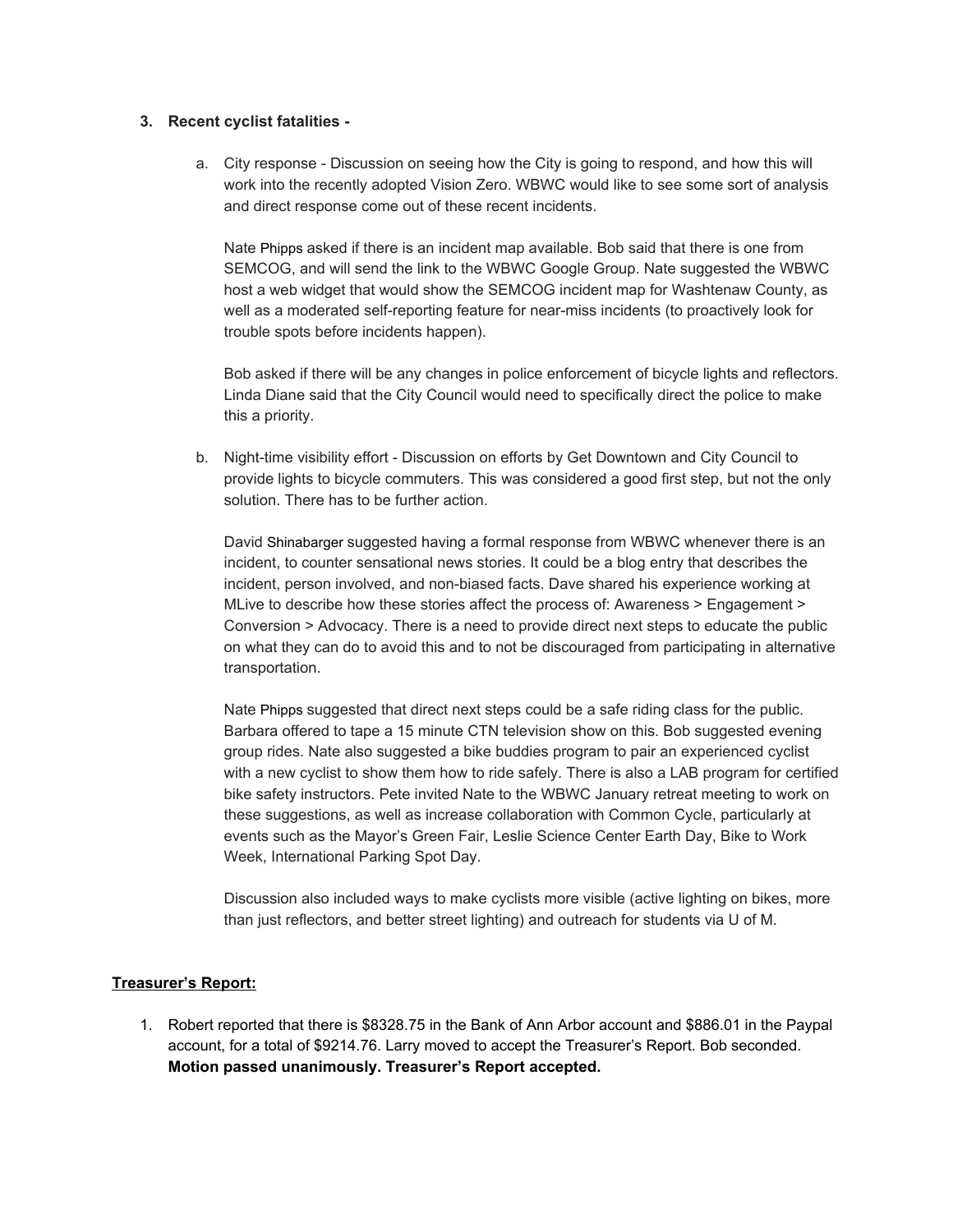## **Government Relations Committee:**

- 1. Upcoming council topics Robert reported that the new City Council members are very good to work with, and expects very positive interaction in the future.
- 2. 85<sup>th</sup> Percentile position statement Barbara reported on the recent meeting with Rebekah Warren and the proposed State legislation to raise speed limits to the 85<sup>th</sup> percentile.

Peter read the latest draft of the WBWC's 85<sup>th</sup> percentile position statement.

Bob moved to accept the document. Markus seconded. **Motion passed unanimously. WBWC's 85thpercentile position statement document approved.** The position statement will be used in a press release and will also be sent to area legislators.

## **Communications Committee:**

1. Newspaper deadline - Bob reported that the deadline for the newsletter is January 1, 2016. He will send out a list of newsletter article topics. Bob reported that Facebook likes have increased from 426 to 511 this year. Bob will work with Markus to populate the calendar for next year and to renew the web domain. Bob will work with Robert to renew the insurance policy. As this will be the first newsletter without Todd, David Shinabarger offered to help Bob format the newsletter for Mailchimp distribution.

#### **Membership Committee:**

- 1. Membership letter and card mailing process tabled to next meeting when Erica is in attendance.
- 2. Tracy will assist Erica on the Committee.

## **Projects Committee:**

- 1. Current Projects update
	- a. Larry sent out maps and suggestions for Border to Border Trail projects and PROS Plan, and is looking for comments.
	- b. Prospect Road is getting repaved this year and the desire to see wider shoulders included was discussed.
	- c. Discussion of the Nixon Road developments meeting.
	- d. Pittsfield Township planning effort trail on Platt Road, Ann Arbor-Saline Road/I-94 interchange, master plan and parks plan.